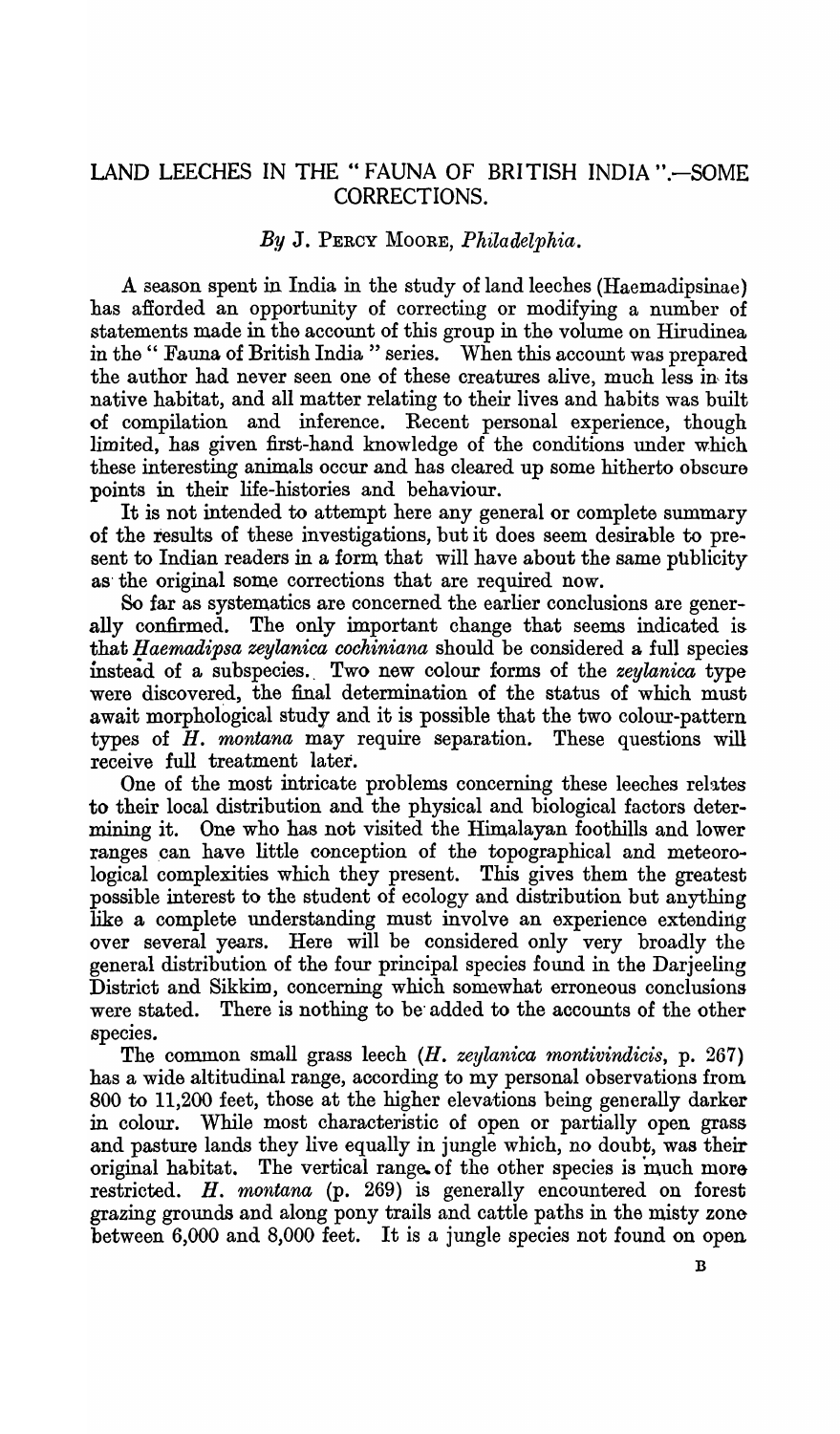grass lands. Like H. *ornata,* which may be considered as replacing it at lower altitudes, it is a characteristically bush-climbing species. Hooker refers to a large yellow-brown solitary leech as abundant below 8,000 feet. In the" Fauna" volume this was identified without hesitation as *H. sylvestris* (p. 283). During my own explorations this species was very rarely met with in the Darjeeling District and only in the lower parts of the Teesta and Balasan Valleys, and near Siliguri. It therefore seems much more probable that the large solitary leech encountered by Hooker was more often  $H$ , *ornata* (p. 289), which is generally distributed throughout this region below 3,000 feet.

In considering the abundance of leeches reference was made (p. 244, *et seq.*) to the accounts of several observers which now seem, to me to represent these annelids as far more numerous than they actually are. Certainly I had been led thereby to a picture very different from that actually found. When a scientific observer like Dr. Hooker uses .such language as incredible profusion, it produces an impression of numbers too great to count or even to estimate fairly. And similar terms are used by many other observers. Throughout my stay of 11 months I continually hoped to find leech populations of a density to meet my expectations. Every locality within reach where leeches were . reputed to be excessively abundant was visited but invariably my hopes were dashed. Without intending to mislead, it is very easy to get and :to give an exaggerated impression of the numbers of such animals. 'The activity of their exploratory and looping movements and the rapidity with which they concentrate on one's feet, combined with the repugnance which most persons feel toward them, all tend to lead to over estimates. These affect both the extent of their distribution and their .abundance at particular spots. Land leeches are found by no means .€verywhere in jungle, forest or grass land but chiefly in local aggregations or colonies. Such areas of concentration may be only a few feet or yards in diameter or they may cover acres, especially of forest grazing lands. Elsewhere one may proceed often for several miles along a £eemingly favourable jungle trail and meet with scarcely a leech. The first impression that one gets on finding a populous leech colony is of larger numbers than actual counts justify. If one quickly marks out a square foot or yard and, taking proper precautions to insure reasonable .accuracy, captures and counts all of the leeches that appear on that area in a fixed time (say 2 minutes) the results prove surprisingly low. Many .such counts were made and rarely did they exceed 6 or Bleeches per square foot. But if one remained standing on such a spot for 10 or even 5 minutes the number of leeches on the square foot including one's feet would often be tripled or quadrupled.. Only during July when the Southwest Monsoon was well advanced and young leeches were hatching in large numbers were these figures much exceeded. Under such circumstances as many as 14 to 20 per square feet were counted in a few cases, and owing to the small size of the young leeches some might have been overlooked. The figures given ate maximum figures for selected square feet. Only rarely would several contiguous feet yield so many. If larger areas or if scattered square feet taken at random over a considerable area were counted the average number would fall much lower. On many feet none would appear, others would yield only one. On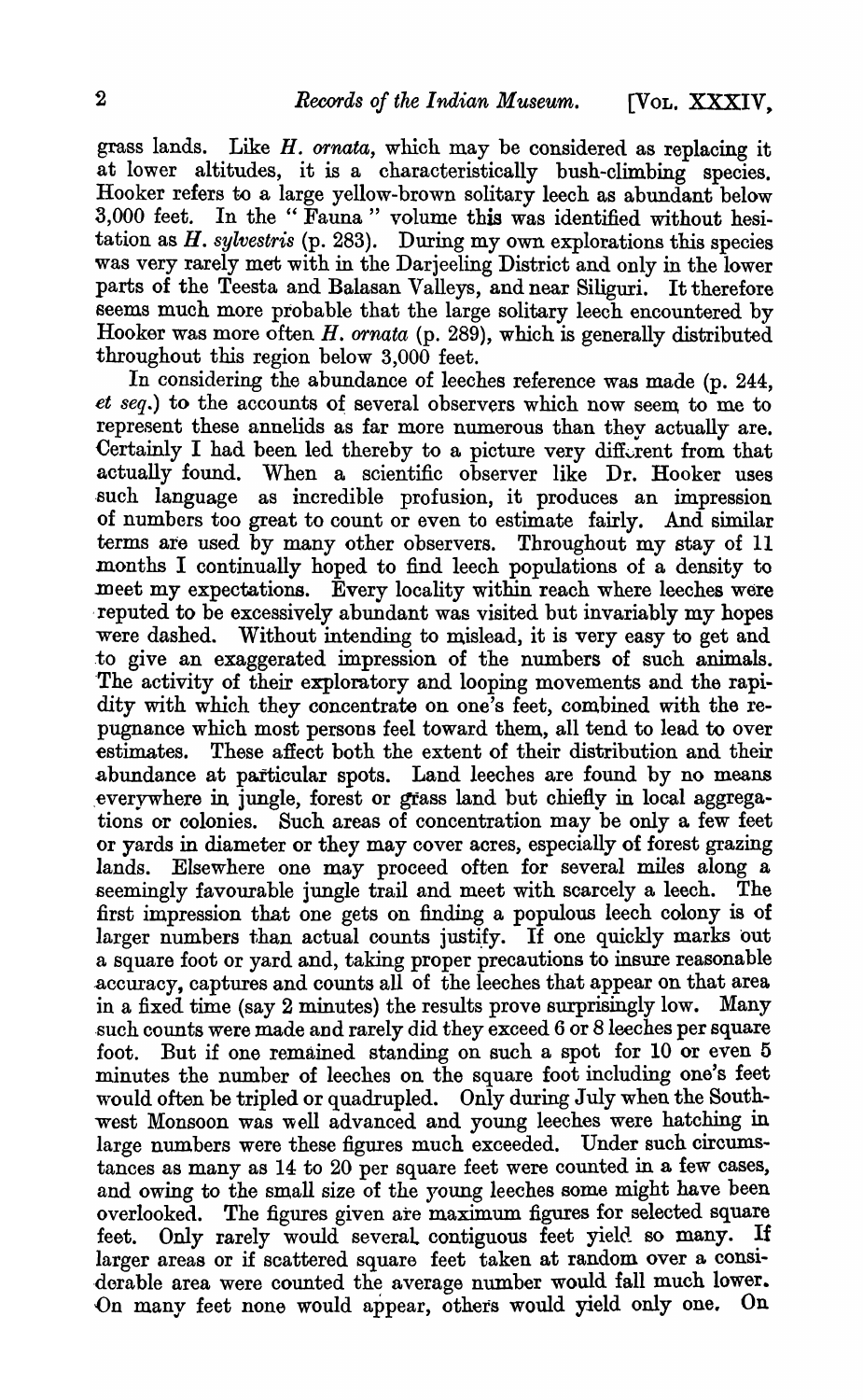100 square feet scattered at random over an acre of good leech ground the average was  $1.8$ . On this ground there were spots where the leeches were concentrated in such numbers as to give the impression of great abundance, but the largest number counted on one square foot was 13 and in places one might walk 50 paces quite unmolested. The question arises whether the season of my observations, coming in a year of somewhat abnormal weather conditions, might not have been one of reduced number of leeches. Of course I lack the perspective to form a judgment myself. But this question was put to a number of planters, forest men and other permanent residents of the hills. The answers were conflicting. Some thought that the leeches were present in normal, others in reduced, numbers. I should be very glad to receive data on this point from any readers.

There has been much speculation but little observation on the disappearance of leeches during the dry season. In the "Fauna" account (p. 251) after summarizing the several suggested explanations and the available evidence bearing thereon, I was inclined to accept tentatively a limited migration. as explaining the facts. Later observations par· tially confirm this view. There is, however, some difference in the habits of the several species, doubtless determined by the diverse conditions of their environments. *H. sylvestris,* the large 3-lined species of the plains, can be found throughout the year. In every month of the dry season, from November to April inclusive, I had no difficulty in finding many large fed individuals lying at the surface of the ground under tiles, bricks, sticks, etc., on air dry soil. However, they had left the open fields where they are found during the rains and were congregated at low spots often in the vicinity of a tank or ditch, where a little water or wet mud might remajn and generally in the shade of jungle growth, mango groves, or other trees. Small and medium-sized leeches also were found during the winter and spring associated in small numbers with the large ones but mostly hidden at the roots of grasses or under fallen leaves, sticks, etc., along shaded roadside ditches and cattle paths and often in the vicinity of permanent water. Unlike the large fed leeches, which were in a semi-dormant condition, the unfed leeches were active and could be tempted to come into the open, particularly in the early morning when the grass was still moist with dew. After the coming of the rains few of the largest sized leeches could be found. They had deserted their winter resorts and were scarce elsewhere. But mediumsized and small leeches were generally distributed over the fields and in the jungle and by the end of July their number was largely augmented by newly hatched young from  $\frac{1}{2}$  to  $\frac{3}{4}$  inches long. It seems evident that with this species there is a slight movement to sheltered spots at the beginning of the dry season and a wider dispersal to the open during the rains.

With H. *z. montivindicis,* the little mountain leech of the eastern Himalayas, with a vertical range of at least 10,500 feet, the habits appear to differ somewhat with the elevation. In the lower part of the misty zone, with its high humidity and mild climate, active individuals may ,be found at all seasons, although they are much less evident during the dry season. I rarely found resting individuals and those found were invariably fed leeches hidden under stones and not buried in the soil.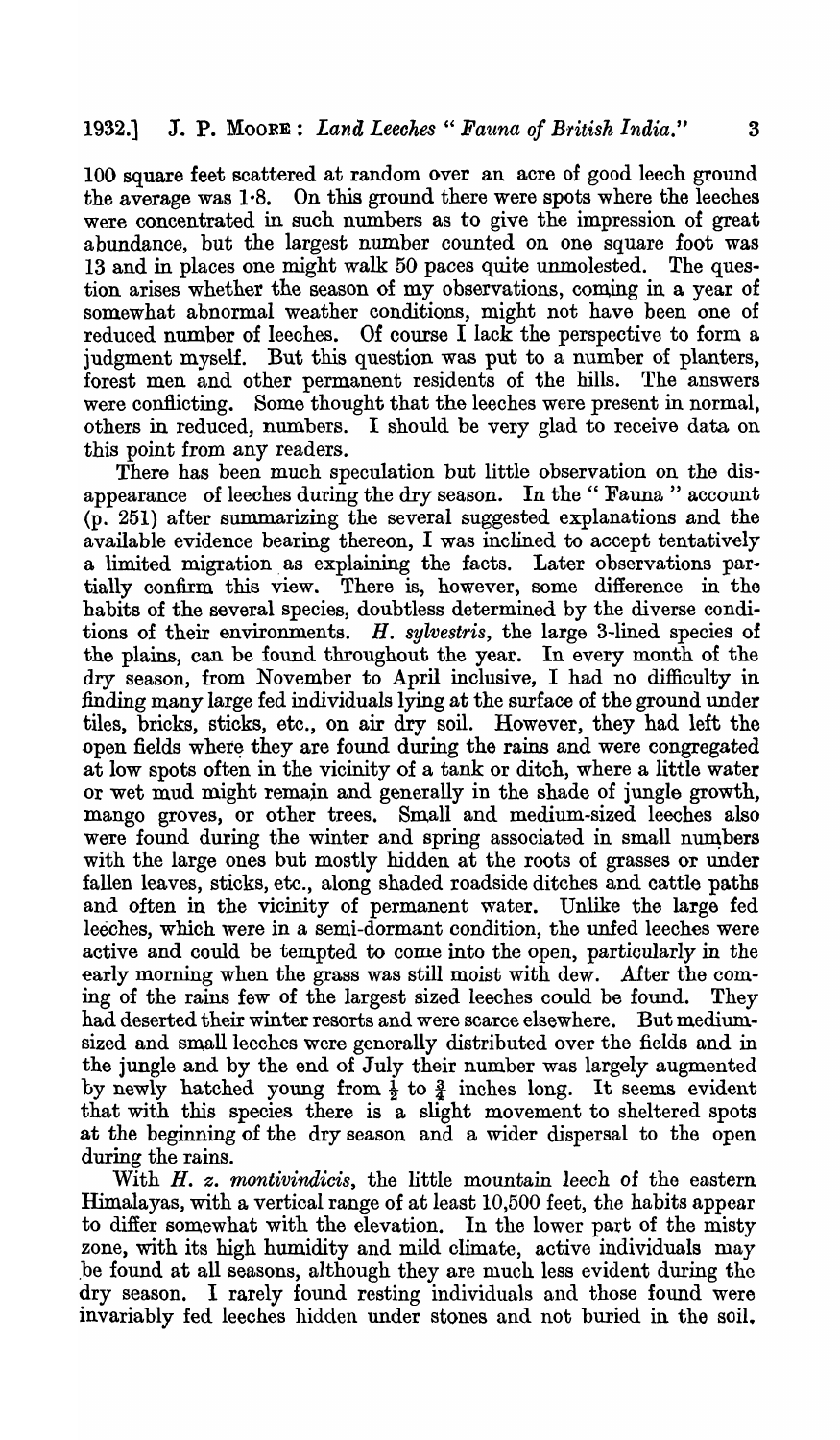Above and below the misty zone the seasonal wax and wane in abundance of the leeches is very marked, as is well known. During May and June, 1931 there was abundant evidence to show that the active leeches were mostly concentrated in the ravines and gulleys and along the *ihoras* and nullahs and that with the early rains they were spreading over the neighbouring grass lands and drier jungle. The evidence for this movement was found not only in counts on successive days of the number of leeches on the same measured and marked areas, but even more directly by tracing the movements of marked leeches from the gulleys, where they were liberated for many yards out into the open but not in the other direction. Unfortunately no such crucial observations were made at the close of the rainy season to determine if a reverse movement into and down the gulleys was in progress. There seems to be a seasonal local movement, chiefly altitudinal, but there is no direct evidence that this extends to any considerable distance.

In describing the functions of the caudal sucker stress was laid upon its use as a vacuum disk and prehensile organ (p. 248). A third means of adhesion is the stickiness of the mucous, which applies not only to the suckers but to all parts of the body surface. This is noticeable especially when a leech is moving over a surface, as of glass, not actually wet, when the mucous reaches a consistency making it very effective as an adhesive, at times even to the point of hampering the movements of the leech.

Not a few persons, including even some scientific observers, have at- tributed to land leeches not only great agility but even the ability to actually jump. Impressed by the competency of the testimony I was led to partially accept it (p. 248), having particularly in mind the power of certain earthworms (like *Pkeretirna)* to flex the body with such violence that they are thrown clear of the ground. Careful attention was. paid to this, with the result that I saw not the slightest evidence that these leeches are capable of any activity that by any stretch of the meaning of the word could be described as a jump. They do reach far out from their places of attachment and transfer themselves to a passerby with such rapidity that a careless observer might think that they had projected themselves. The bush-climbing leeches (H. *ornata* and H. montana) will frequently abruptly loosen their hold on a leaf or twig and drop to the ground or on to a passing animal, and the ground leeches will similarly drop from grass stems on to one's foot. Such performances have no doubt been mistaken for leaping. I now fully agree with Whitman that the several species of land leeches that have come under my observation are incapable of leaping in any proper sense.

In the account of *H. sylvestris* it is. stated that this species enters streams and Mr. G. Mackrell is quoted (p. 283) that they swim well. Many futile efforts were made to induce individuals of this species to swimand experimental studies on the motor mechanism were made, the conclusion being that the land leeches not only do not swim but that they have lost the efiective swimming reflexes.

Concerning the ability or even the attempt of land leeches to gnaw through a pasteboard box as quoted from Green (p. 264) I am quite sceptical. Most probably the hole which he describes was the work of a mouse. My leeches were ofiered many opportunities to show such-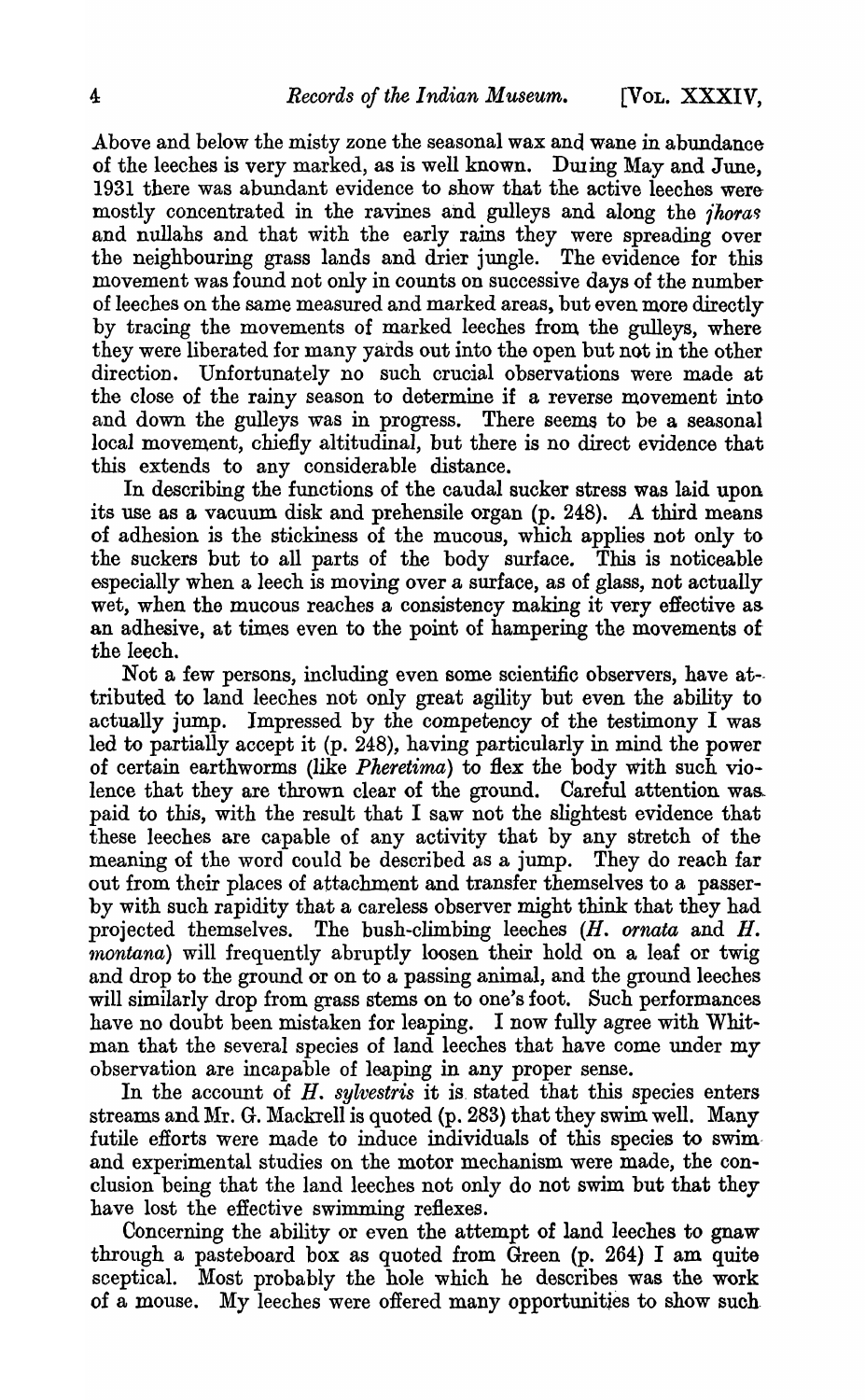## 1932.] J. P. Moore: *Land Leeches* "Fauna of British India." 5

powers, of which they never took advantage. They will discover and force a way through an astonishingly small orifice which they may enlarge by muscular pressure and in the case of textiles sometimes by cutting one or two obstructing threads, but I have seen nothing more. My cultures were kept in wide-mouthed vessels with one to three thicknesses of closely woven cloth tied securely over the top. During my early experience several times on coming into the laboratory in the morning large holes were found cut through these covers and the leeches gone. Recalling Green's statement this was at first attributed to the leeches themselves. It was soon discovered, however, that the building was overrun with mice which were the real culprits. When suitable precautions were taken there was no further trouble.

There is a very widespread belief in India that most land leeches never secure a meal of blood, failing which they subsist on plant juices. While my limited experience makes me unwilling to deny that they ever imbibe plant juices no affirmative evidence has been found and it is practically certain that they do not do so habitually. This statement is based upon the examination of the stomachs of hundreds of leeches fresh from the jungle, which in no case contained anything resembling plant juices, and upon unsuccessful attempts to induce hungry leeches to imbibe the juices of highly vascular plants found in their habitats, of various fruits (oranges, peaches, mangoes, grapes, raisins) and sugar water.

In considering the origin of land leeches I was led to quote with approval a manuscript note of Prof. Whitman (p. 251) in which he suggests that the elevation and drainage of the Siwalik lake-beds was the occasion of the evolution of the true land leeches from their aquatic ancestors. While this subject must necessarily remain speculative my observations on the mode of life of both aquatic and land leeches in India incline me to believe that a more immediate explanation is at least as probable.

Any naturalist visiting India must be impressed by the tremendous influence of the monsoons on the character and rhythm of life. The outstanding biological fact is the adaptation of practically all life-both plant and animal, including human-to the stress of the alternation of well defined wet and dry seasons. Human social and economic customs have been adjusted thereto, as have the hauits of most animals and plants. In general the dry season is one of comparative growth, rest and inactivity; the wet season one of reproduction, development, growth and general quickening. Practically all animals dependent upon a plentiful supply of water have a dry season rest period.

The habits of the aquatic blood-sucking leeches of India, the putative progenitors of the land leeches, conform to these principles. The species of *Hirudinaria, Hirudo*, etc. during the season of rains spread out into the paddy and jute fields and other flooded or irrigated areas. After the cessation of the rains many of them follow the receding waters back through the main nullahs to rivers or tanks or swamps where there is permanent water. Large numbers, however, remain in smaller ponds and pools which later become nearly, or quite dry. In such places, under logs or in the last remaining mud, these leeches may often be found aggregated in large numbers. In ordinary seasons, when the mud does not become dried completely for too long a period or where the aggrega